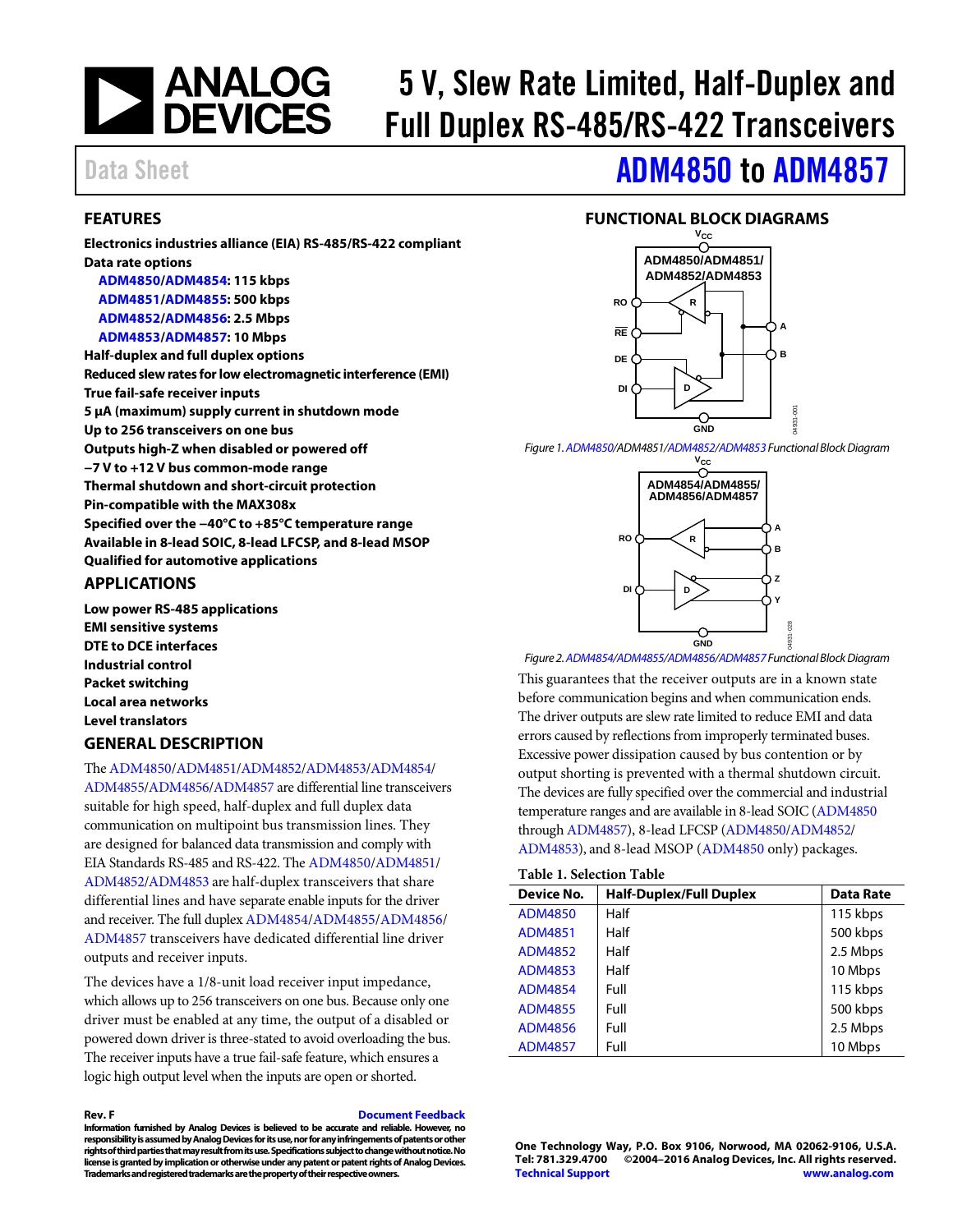# ADM4850 to ADM4857 **Data Sheet** Data Sheet

# TABLE OF CONTENTS

| ADM4850/ADM4854 Timing Specifications 4 |
|-----------------------------------------|
| ADM4851/ADM4855 Timing Specifications 4 |
|                                         |
| ADM4853/ADM4857 Timing Specifications 5 |
|                                         |
|                                         |
|                                         |
|                                         |

# <span id="page-1-0"></span>**REVISION HISTORY**

# **5/16—Rev. E to Rev. F**

| Reformatted and Changes to Pin Configuration and Function |
|-----------------------------------------------------------|
|                                                           |
|                                                           |

### **2/16—Rev. D to Rev. E**

| Changes to Figure 1 and General Description Section  1     |
|------------------------------------------------------------|
|                                                            |
|                                                            |
|                                                            |
|                                                            |
|                                                            |
|                                                            |
|                                                            |
| Changes to Figure 14 Caption and Figure 15 Caption  10     |
| Changes to Figure 21 Caption and Figure 23 Caption  11     |
| Changed Circuit Description Section to Theory of Operation |
|                                                            |
|                                                            |
| Changes to the Three-State Bus Connection Section and the  |
|                                                            |
|                                                            |
|                                                            |
|                                                            |

### **1/12—Rev. C to Rev. D**

| $1/11$ –Rev. B to Rev. C |  |
|--------------------------|--|
|                          |  |
|                          |  |
|                          |  |
|                          |  |

### **7/09—Rev. A to Rev. B**

| Moved Typical Performance Characteristics Section8 |  |
|----------------------------------------------------|--|
|                                                    |  |
|                                                    |  |
|                                                    |  |
|                                                    |  |
|                                                    |  |
|                                                    |  |
| $4/09$ —Rev. 0 to Rev. A                           |  |

# Changes to Ordering Guide .......................................................... 15

**10/04—Revision 0: Initial Version**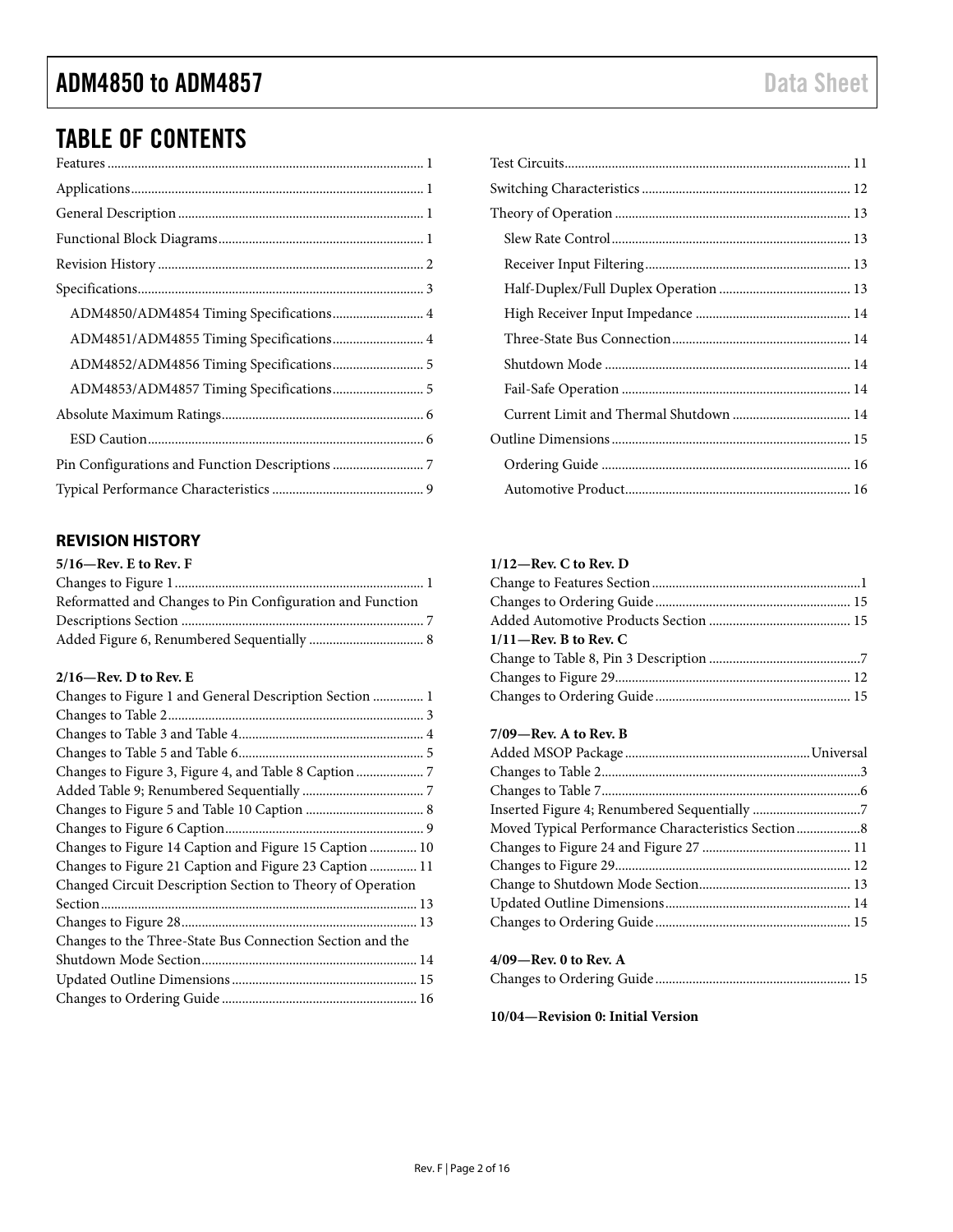# <span id="page-2-0"></span>**SPECIFICATIONS**

 $\rm V_{\rm CC}$  = 5 V  $\pm$  5%,  $\rm T_A$  =  $\rm T_{\rm MIN}$  to  $\rm T_{\rm MAX}$  unless otherwise noted.

# **Table 2.**

| Parameter                                                   |             | Min    | <b>Typ</b> | Max      | Unit    | <b>Test Conditions/Comments</b>                        |
|-------------------------------------------------------------|-------------|--------|------------|----------|---------|--------------------------------------------------------|
| <b>DRIVER</b>                                               |             |        |            |          |         |                                                        |
| <b>Differential Output Voltage</b>                          | $V_{OD}$    |        |            | $V_{CC}$ | V       | $R = \infty$ , see Figure 19 <sup>1</sup>              |
|                                                             |             | 2.0    |            | 5        | ٧       | $R = 50 \Omega$ (RS-422), see Figure 19                |
|                                                             |             | 1.5    |            | 5        | ٧       | $R = 27 \Omega$ (RS-485), see Figure 19                |
| Differential Output Voltage over Common-<br>Mode Range      | $ V_{OD3} $ | 1.5    |            | 5        | V       | $V_{TST}$ = -7 V to +12 V, see Figure 20               |
| $\Delta$  V <sub>op</sub>   for Complementary Output States |             |        |            | 0.2      | V       | $R = 27 \Omega$ or 50 $\Omega$ , see Figure 19         |
| Common-Mode Output Voltage                                  | $V_{OC}$    |        |            | 3        | ٧       | $R = 27 \Omega$ or 50 $\Omega$ , see Figure 19         |
| $\Delta$  V <sub>oc</sub>   for Complementary Output States |             |        |            | 0.2      | V       | $R = 27 \Omega$ or 50 $\Omega$ , see Figure 19         |
| <b>Output Short-Circuit Current</b>                         |             |        |            |          |         | $-7 V < V_{OUT} < +12 V$                               |
| $V_{OUT}$ = High                                            |             | $-200$ |            | $+200$   | mA      |                                                        |
| $V_{OUT} = Low$                                             |             | $-200$ |            | $+200$   | mA      |                                                        |
| DRIVER INPUT LOGIC                                          |             |        |            |          |         |                                                        |
| <b>CMOS Input Logic Threshold</b>                           |             |        |            |          |         |                                                        |
| Low                                                         |             |        |            | 0.8      | ٧       |                                                        |
| High                                                        |             | 2.0    |            |          | V       |                                                        |
| CMOS Logic Input Current (DI)                               |             |        |            | ±1       | μA      |                                                        |
| DE Input Resistance to GND                                  |             |        | 220        |          | kΩ      |                                                        |
| <b>RECEIVER</b>                                             |             |        |            |          |         |                                                        |
| Differential Input Threshold Voltage                        | $V_{TH}$    | $-200$ | $-125$     | $-30$    | mV      | $-7 V < V_{oc} < +12 V$                                |
| Input Hysteresis                                            |             |        | 20         |          | mV      | $-7 V < V_{OC} < +12 V$                                |
| Input Resistance (A, B)                                     |             | 96     | 150        |          | kΩ      | $-7 V < V_{OC} < +12 V$                                |
| Input Current (A, B)                                        |             |        |            | 0.125    | mA      | $V_{IN}$ = 12 V                                        |
|                                                             |             |        |            | $-0.1$   | mA      | $V_{IN} = -7 V$                                        |
| <b>CMOS Logic Input Current (RE)</b>                        |             |        |            | ±1       | μA      |                                                        |
| <b>CMOS Output Voltage</b>                                  |             |        |            |          |         |                                                        |
| Low                                                         |             |        |            | 0.4      | $\sf V$ | $I_{OUT} = 4 mA$                                       |
| High                                                        |             | 4.0    |            |          | V       | $I_{\text{OUT}} = -4 \text{ mA}$                       |
| <b>Output Short-Circuit Current</b>                         |             | 7      |            | 85       | mA      | $V_{\text{OUT}}$ = GND or $V_{\text{CC}}$              |
| Three-State Output Leakage Current                          |             |        |            | ±2       | μA      | $0.4 V \le V_{\text{OUT}} \le 2.4 V$                   |
| POWER SUPPLY CURRENT                                        |             |        |            |          |         |                                                        |
| 115 kbps Options (ADM4850/ADM4854)                          |             |        |            | 5        | μA      | DE = 0 V, $\overline{RE}$ = V <sub>cc</sub> (shutdown) |
|                                                             |             |        | 36         | 60       | μA      | $DE = 0 V$ , $RE = 0 V$                                |
|                                                             |             |        | 100        | 160      | μA      | $DE = V_{CC}$                                          |
| 500 kbps Options (ADM4855)                                  |             |        |            | 5        | μA      | DE = 0 V, $\overline{RE}$ = V <sub>cc</sub> (shutdown) |
|                                                             |             |        | 80         | 120      | μA      | $DE = 0 V$ , $RE = 0 V$                                |
|                                                             |             |        | 120        | 200      | μA      | $DE = V_{CC}$                                          |
| 2.5 Mbps Options (ADM4852/ADM4856)                          |             |        |            | 5        | μA      | DE = 0 V, $\overline{RE}$ = V <sub>cc</sub> (shutdown) |
|                                                             |             |        | 250        | 400      | μA      | $DE = 0 V$ , $RE = 0 V$                                |
|                                                             |             |        | 320        | 500      | μA      | $DE = V_{cc}$                                          |
| 10 Mbps Options (ADM4853/ADM4857)                           |             |        |            | 5        | μA      | DE = 0 V, $\overline{RE}$ = V <sub>cc</sub> (shutdown) |
|                                                             |             |        | 250        | 400      | μA      | $DE = 0 V$ , $RE = 0 V$                                |
|                                                             |             |        | 320        | 500      | μA      | $DE = V_{CC}$                                          |

<sup>1</sup> Guaranteed by design.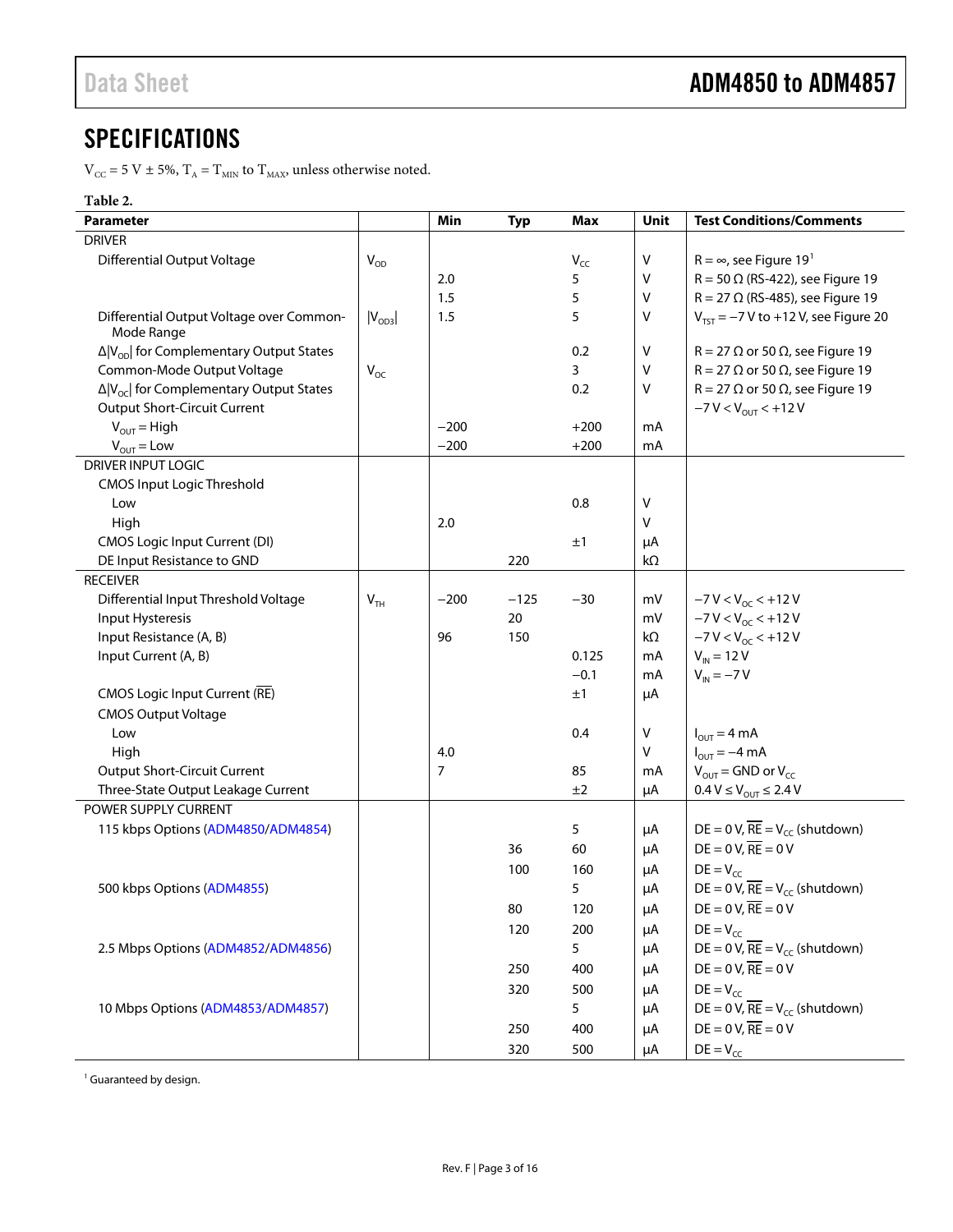# <span id="page-3-0"></span>**[ADM4850](http://www.analog.com/ADM4850?doc=ADM4850_4851_4852_4853_4854_4855_4856_4857.pdf)[/ADM4854](http://www.analog.com/ADM4854?doc=ADM4850_4851_4852_4853_4854_4855_4856_4857.pdf) TIMING SPECIFICATIONS**

 $V_{\text{CC}}$  = 5 V ± 5%,  $T_A$  =  $T_{\text{MIN}}$  to  $T_{\text{MAX}}$ , unless otherwise noted.

#### **Table 3.**

| <b>Parameter</b>          | Symbol                              | Min | <b>Typ</b> | Max  | Unit | <b>Test Conditions/Comments</b>                                                                   |
|---------------------------|-------------------------------------|-----|------------|------|------|---------------------------------------------------------------------------------------------------|
| <b>DRIVER</b>             |                                     |     |            |      |      |                                                                                                   |
| Maximum Data Rate         |                                     | 115 |            |      | kbps |                                                                                                   |
| <b>Propagation Delay</b>  | $t_{\text{PLH}}$ , $t_{\text{PHL}}$ | 600 |            | 2500 | ns   | $R_{\text{LDEF}} = 54 \Omega$ , $C_{11} = C_{12} = 100$ pF, see Figure 21 and Figure 25           |
| Skew                      | $t_{SKEW}$                          |     |            | 70   | ns   | $R_{\text{inter}} = 54 \Omega$ , $C_{11} = C_{12} = 100 \text{ pF}$ , see Figure 21 and Figure 25 |
| <b>Rise/Fall Times</b>    | $t_{\rm R}$ , $t_{\rm F}$           | 600 |            | 2400 | ns   | $R_{\text{LDEF}} = 54 \Omega$ , $C_{11} = C_{12} = 100 \text{ pF}$ , see Figure 21 and Figure 25  |
| Enable Time               | $t_{ZH}$ , $t_{ZL}$                 |     |            | 2000 | ns   | $R_i = 500 \Omega$ , C <sub>i</sub> = 100 pF, see Figure 22 and Figure 27 (ADM4850 only)          |
| Disable Time              | $t_{17}$ , $t_{H7}$                 |     |            | 2000 | ns   | $R_1 = 500 \Omega$ , C <sub>1</sub> = 15 pF, see Figure 22 and Figure 27 (ADM4850 only)           |
| Enable Time from Shutdown |                                     |     | 4000       |      | ns   | $R_1 = 500 \Omega$ , C <sub>1</sub> = 100 pF, see Figure 22 (ADM4850 only)                        |
| <b>RECEIVER</b>           |                                     |     |            |      |      |                                                                                                   |
| <b>Propagation Delay</b>  | $t_{\text{PI H}}$ , $t_{\text{PH}}$ | 400 |            | 1000 | ns   | $C_1 = 15$ pF, see Figure 23 and Figure 26                                                        |
| <b>Differential Skew</b>  | L <sub>SKEW</sub>                   |     |            | 255  | ns   | $C_1 = 15$ pF, see Figure 23 and Figure 26                                                        |
| Enable Time               | $t_{ZH}$ , $t_{ZL}$                 |     | 5          | 50   | ns   | $R_1 = 1 k\Omega$ , C <sub>1</sub> = 15 pF, see Figure 24 and Figure 28 (ADM4850 only)            |
| Disable Time              | $t_{17}$ , $t_{H7}$                 |     | 20         | 50   | ns   | $R_1 = 1$ k $\Omega$ , $C_1 = 15$ pF, see Figure 24 and Figure 28 (ADM4850 only)                  |
| Enable Time from Shutdown |                                     |     | 4000       |      | ns   | $R_1 = 1 k\Omega$ , C <sub>1</sub> = 15 pF, see Figure 24 (ADM4850 only)                          |
| Time to Shutdown          |                                     | 50  | 330        | 3000 | ns   | ADM4850 only <sup>1</sup>                                                                         |

<sup>1</sup> The half-duplex device is put into shutdown mode by driving  $\overline{\text{RE}}$  high and DE low. If these inputs are in this state for less than 50 ns, the device is guaranteed not to enter shutdown mode. If the enable inputs are in this state for at least 3000 ns, the device is guaranteed to enter shutdown mode.

### <span id="page-3-1"></span>**[ADM4851](http://www.analog.com/ADM4851?doc=ADM4850_4851_4852_4853_4854_4855_4856_4857.pdf)[/ADM4855](http://www.analog.com/ADM4855?doc=ADM4850_4851_4852_4853_4854_4855_4856_4857.pdf) TIMING SPECIFICATIONS**

 $\rm V_{\rm CC}$  = 5 V  $\pm$  5%,  $\rm T_A$  =  $\rm T_{\rm MIN}$  to  $\rm T_{\rm MAX}$  unless otherwise noted.

#### **Table 4.**

| Parameter                 | Symbol                                          | Min | Typ  | Max  | <b>Unit</b> | <b>Test Conditions/Comments</b>                                                                         |
|---------------------------|-------------------------------------------------|-----|------|------|-------------|---------------------------------------------------------------------------------------------------------|
| <b>DRIVER</b>             |                                                 |     |      |      |             |                                                                                                         |
| Maximum Data Rate         |                                                 | 500 |      |      | kbps        |                                                                                                         |
| <b>Propagation Delay</b>  | $t_{\text{PLH}}$ , $t_{\text{PHL}}$             | 250 |      | 600  | ns          | $R_{\text{LDEF}} = 54 \Omega$ , C <sub>11</sub> = C <sub>12</sub> = 100 pF, see Figure 21 and Figure 25 |
| Skew                      | $t_{SKFW}$                                      |     |      | 40   | ns          | $R_{i,pref} = 54 \Omega$ , $C_{i,q} = C_{i,q} = 100$ pF, see Figure 21 and Figure 25                    |
| <b>Rise/Fall Times</b>    | $t_{R}$ , $t_{F}$                               | 200 |      | 600  | ns          | $R_{\text{LDEF}} = 54 \Omega$ , $C_{11} = C_{12} = 100 \text{ pF}$ , see Figure 21 and Figure 25        |
| Enable Time               | $t_{7H}$ , $t_{7H}$                             |     |      | 1000 | ns          | $R_i = 500 \Omega$ , C <sub>i</sub> = 100 pF, see Figure 22 and Figure 27 (ADM4851 only)                |
| Disable Time              | $t_{17}$ , $t_{H7}$                             |     |      | 1000 | ns          | $R_1 = 500 \Omega$ , C <sub>1</sub> = 100 pF, see Figure 22 and Figure 27 (ADM4851 only)                |
| Enable Time from Shutdown |                                                 |     | 4000 |      | ns          | $R_i = 500 \Omega$ , C <sub>i</sub> = 100 pF, see Figure 22 (ADM4851 only)                              |
| <b>RECEIVER</b>           |                                                 |     |      |      |             |                                                                                                         |
| <b>Propagation Delay</b>  | $t_{\text{\tiny{PHV}}}$ $t_{\text{\tiny{PHU}}}$ | 400 |      | 1000 | ns          | $C_1 = 15$ pF, see Figure 23 and Figure 26                                                              |
| Differential Skew         | $t_{SKFW}$                                      |     |      | 250  | ns          | $C_1 = 15$ pF, see Figure 23 and Figure 26                                                              |
| Enable Time               | $t_{7H}$ , $t_{7H}$                             |     | 5    | 50   | ns          | $R_1 = 1 k\Omega$ , C <sub>1</sub> = 15 pF, see Figure 24 and Figure 28 (ADM4851 only)                  |
| Disable Time              | $t_{17}$ , $t_{H2}$                             |     | 20   | 50   | ns          | $RL = 1 k\Omega$ , C <sub>L</sub> = 15 pF, see Figure 24 and Figure 28 (ADM4851 only)                   |
| Enable Time from Shutdown |                                                 |     | 4000 |      | ns          | $R_1 = 1 k\Omega$ , C <sub>1</sub> = 15 pF, see Figure 24 (ADM4851 only)                                |
| Time to Shutdown          |                                                 | 50  | 330  | 3000 | ns          | ADM4851 only <sup>1</sup>                                                                               |

<sup>1</sup> The half-duplex device is put into shutdown mode by driving RE high and DE low. If these inputs are in this state for less than 50 ns, the device is guaranteed not to enter shutdown mode. If the enable inputs are in this state for at least 3000 ns, the device is guaranteed to enter shutdown mode.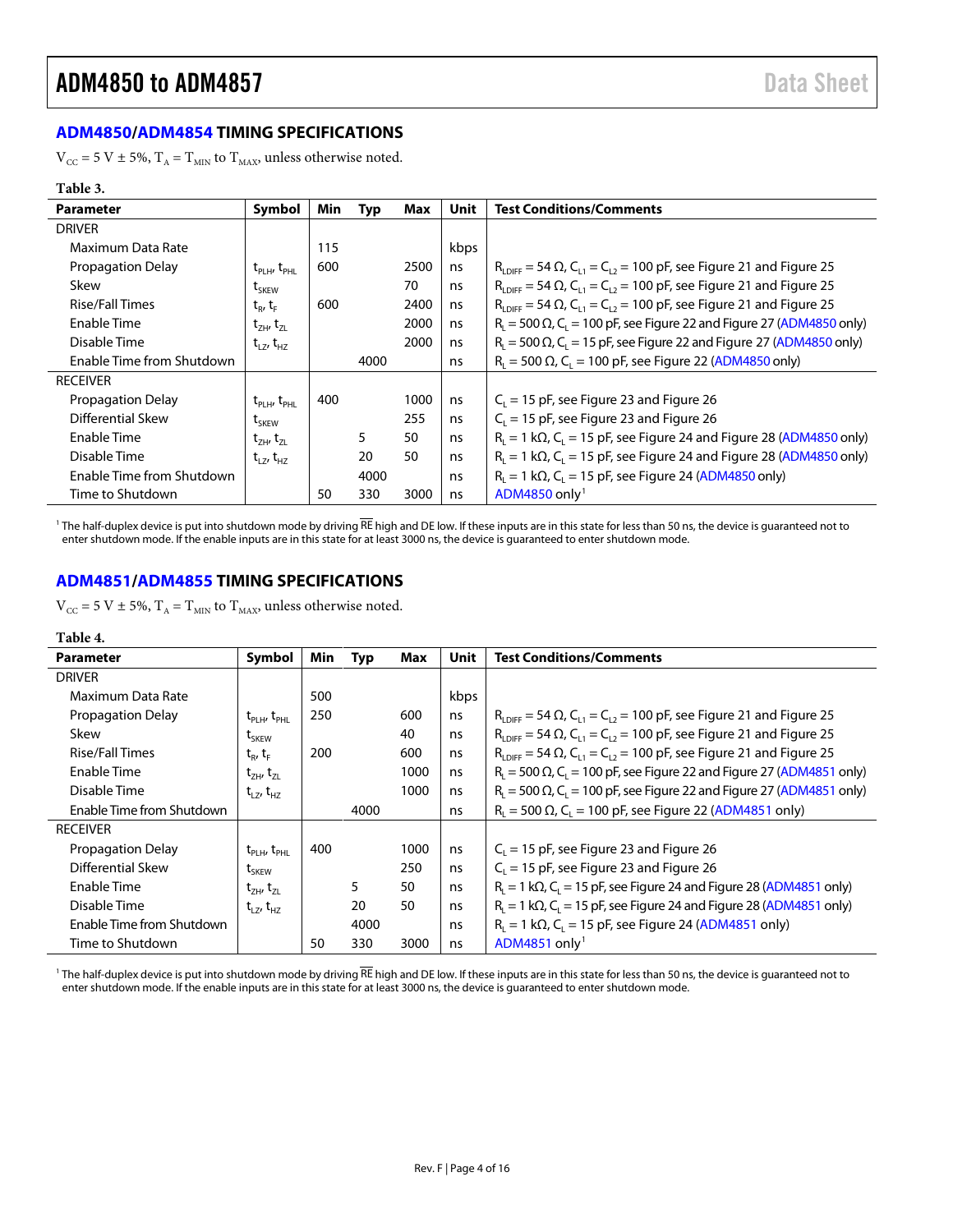# <span id="page-4-0"></span>**[ADM4852](http://www.analog.com/ADM4852?doc=ADM4850_4851_4852_4853_4854_4855_4856_4857.pdf)[/ADM4856](http://www.analog.com/ADM4856?doc=ADM4850_4851_4852_4853_4854_4855_4856_4857.pdf) TIMING SPECIFICATIONS**

 $V_{CC}$  = 5 V ± 5%,  $T_A$  =  $T_{MIN}$  to  $T_{MAX}$ , unless otherwise noted.

#### **Table 5.**

| <b>Parameter</b>          | <b>Symbol</b>                                      | Min | Typ  | Max  | Unit | <b>Test Conditions/Comments</b>                                                                   |
|---------------------------|----------------------------------------------------|-----|------|------|------|---------------------------------------------------------------------------------------------------|
| <b>DRIVER</b>             |                                                    |     |      |      |      |                                                                                                   |
| Maximum Data Rate         |                                                    | 2.5 |      |      | Mbps |                                                                                                   |
| <b>Propagation Delay</b>  | $t_{\text{PLH}}$ , $t_{\text{PHL}}$                | 50  |      | 180  | ns   | $R_{\text{LDEF}} = 54 \Omega$ , $C_{11} = C_{12} = 100 \text{ pF}$ , see Figure 21 and Figure 25  |
| Skew                      | t <sub>SKEW</sub>                                  |     |      | 50   | ns   | $R_{\text{inter}} = 54 \Omega$ , $C_{12} = C_{12} = 100 \text{ pF}$ , see Figure 21 and Figure 25 |
| <b>Rise/Fall Times</b>    | $t_R$ , $t_F$                                      |     |      | 140  | ns   | $R_{\text{LOIEF}} = 54 \Omega$ , $C_{11} = C_{12} = 100 \text{ pF}$ , see Figure 21 and Figure 25 |
| Enable Time               | $t_{ZH}$ , $t_{ZL}$                                |     |      | 180  | ns   | $R_i = 500 \Omega$ , C <sub>1</sub> = 100 pF, see Figure 22 and Figure 27 (ADM4852)<br>only)      |
| Disable Time              | $t_{LZ}$ , $t_{HZ}$                                |     |      | 180  | ns   | $R_i = 500 \Omega$ , C <sub>i</sub> = 100 pF, see Figure 22 and Figure 27 (ADM4852)<br>only)      |
| Enable Time from Shutdown |                                                    |     | 4000 |      | ns   | $R_1 = 500 \Omega$ , C <sub>1</sub> = 100 pF, see Figure 22 (ADM4852 only)                        |
| <b>RECEIVER</b>           |                                                    |     |      |      |      |                                                                                                   |
| <b>Propagation Delay</b>  | $t_{\text{\tiny{PI H}}}$ , $t_{\text{\tiny{PHI}}}$ | 55  |      | 190  | ns   | $C_1 = 15$ pF, see Figure 23 and Figure 26                                                        |
| Differential Skew         | $\tau_{SKFW}$                                      |     |      | 50   | ns   | $C_1 = 15$ pF, see Figure 23 and Figure 26                                                        |
| Enable Time               | $t_{ZH}$ , $t_{ZL}$                                |     | 5    | 50   | ns   | $R_i = 1 k\Omega$ , C <sub>i</sub> = 15 pF, see Figure 24 and Figure 28 (ADM4852 only)            |
| Disable Time              | $t_{17}$ , $t_{H7}$                                |     | 20   | 50   | ns   | $R_1 = 1 k\Omega$ , C <sub>1</sub> = 15 pF, see Figure 24 and Figure 28 (ADM4852 only)            |
| Enable Time from Shutdown |                                                    |     | 4000 |      | ns   | $R_1 = 1 k\Omega$ , C <sub>1</sub> = 15 pF, see Figure 24 (ADM4852 only)                          |
| Time to Shutdown          |                                                    | 50  | 330  | 3000 | ns   | $ADM4852$ only <sup>1</sup>                                                                       |

<sup>1</sup> The half-duplex device is put into shutdown mode by driving  $\overline{RE}$  high and DE low. If these inputs are in this state for less than 50 ns, the device is guaranteed not to enter shutdown mode. If the enable inputs are in this state for at least 3000 ns, the device is guaranteed to enter shutdown mode.

### <span id="page-4-1"></span>**[ADM4853](http://www.analog.com/ADM4853?doc=ADM4850_4851_4852_4853_4854_4855_4856_4857.pdf)[/ADM4857](http://www.analog.com/ADM4857?doc=ADM4850_4851_4852_4853_4854_4855_4856_4857.pdf) TIMING SPECIFICATIONS**

 $\rm V_{\rm CC}$  = 5 V  $\pm$  5%,  $\rm T_A$  =  $\rm T_{\rm MIN}$  to  $\rm T_{\rm MAX}$  unless otherwise noted.

| Table 6.                  |                                                                                           |          |      |      |             |                                                                                           |
|---------------------------|-------------------------------------------------------------------------------------------|----------|------|------|-------------|-------------------------------------------------------------------------------------------|
| Parameter                 | Symbol                                                                                    | Min      | Typ  | Max  | <b>Unit</b> | <b>Test Conditions/Comments</b>                                                           |
| <b>DRIVER</b>             |                                                                                           |          |      |      |             |                                                                                           |
| Maximum Data Rate         |                                                                                           | 10       |      |      | Mbps        |                                                                                           |
| Propagation Delay         | $t_{\text{PI H}}$ , $t_{\text{PH}}$                                                       | $\Omega$ |      | 30   | ns          | $R_{LDIFF} = 54 \Omega$ , $C_{L1} = C_{L2} = 100$ pF, see Figure 21 and Figure 25         |
| Skew                      | $\tau_{SKFW}$                                                                             |          |      | 10   | ns          | $R_{LDIF}$ = 54 $\Omega$ , $C_{11}$ = $C_{12}$ = 100 pF, see Figure 21 and Figure 25      |
| <b>Rise/Fall Times</b>    | $\mathsf{t}_{\scriptscriptstyle\mathsf{R}}$ , $\mathsf{t}_{\scriptscriptstyle\mathsf{F}}$ |          |      | 30   | ns          | $R_{LDIFF} = 54 \Omega$ , $C_{L1} = C_{L2} = 100$ pF, see Figure 21 and Figure 25         |
| Enable Time               | $t_{ZH}$ , $t_{ZL}$                                                                       |          |      | 35   | ns          | $RL = 500 \Omega$ , C <sub>L</sub> = 100 pF, see Figure 22 and Figure 27 (ADM4853 only)   |
| Disable Time              | $t_{LZ}$ , $t_{HZ}$                                                                       |          |      | 35   | ns          | $RL = 500 \Omega$ , C <sub>L</sub> = 100 pF, see Figure 22 and Figure 27 (ADM4853 only)   |
| Enable Time from Shutdown |                                                                                           |          | 4000 |      | ns          | $R_i = 500 \Omega$ , C <sub>1</sub> = 100 pF, see Figure 22 (ADM4853 only)                |
| <b>RECEIVER</b>           |                                                                                           |          |      |      |             |                                                                                           |
| Propagation Delay         | $t_{\scriptscriptstyle\rm Pl\,HI}$ , $t_{\scriptscriptstyle\rm PHI}$                      | 55       |      | 190  | ns          | $C_i = 15$ pF, see Figure 23 and Figure 26                                                |
| <b>Differential Skew</b>  | $\boldsymbol{{\mathsf{t}}}_{\mathsf{SKFW}}$                                               |          |      | 30   | ns          | $C_1 = 15$ pF, see Figure 23 and Figure 26                                                |
| Enable Time               | $t_{7H}$ , $t_{7H}$                                                                       |          | 5    | 50   | ns          | $R_1 = 1$ k $\Omega$ , C <sub>1</sub> = 15 pF, see Figure 24 and Figure 28 (ADM4853 only) |
| Disable Time              | $t_{17}$ , $t_{H7}$                                                                       |          | 20   | 50   | ns          | $R_L = 1 k\Omega$ , C <sub>L</sub> = 15 pF, see Figure 24 and Figure 28 (ADM4853 only)    |
| Enable Time from Shutdown |                                                                                           |          | 4000 |      | ns          | $R_1 = 1 k\Omega$ , C <sub>1</sub> = 15 pF, see Figure 24 (ADM4853 only)                  |
| Time to Shutdown          |                                                                                           | 50       | 330  | 3000 | ns          | ADM4853 only <sup>1</sup>                                                                 |

<sup>1</sup> The half-duplex device is put into shutdown mode by driving RE high and DE low. If these inputs are in this state for less than 50 ns, the device is guaranteed not to enter shutdown mode. If the enable inputs are in this state for at least 3000 ns, the device is guaranteed to enter shutdown mode.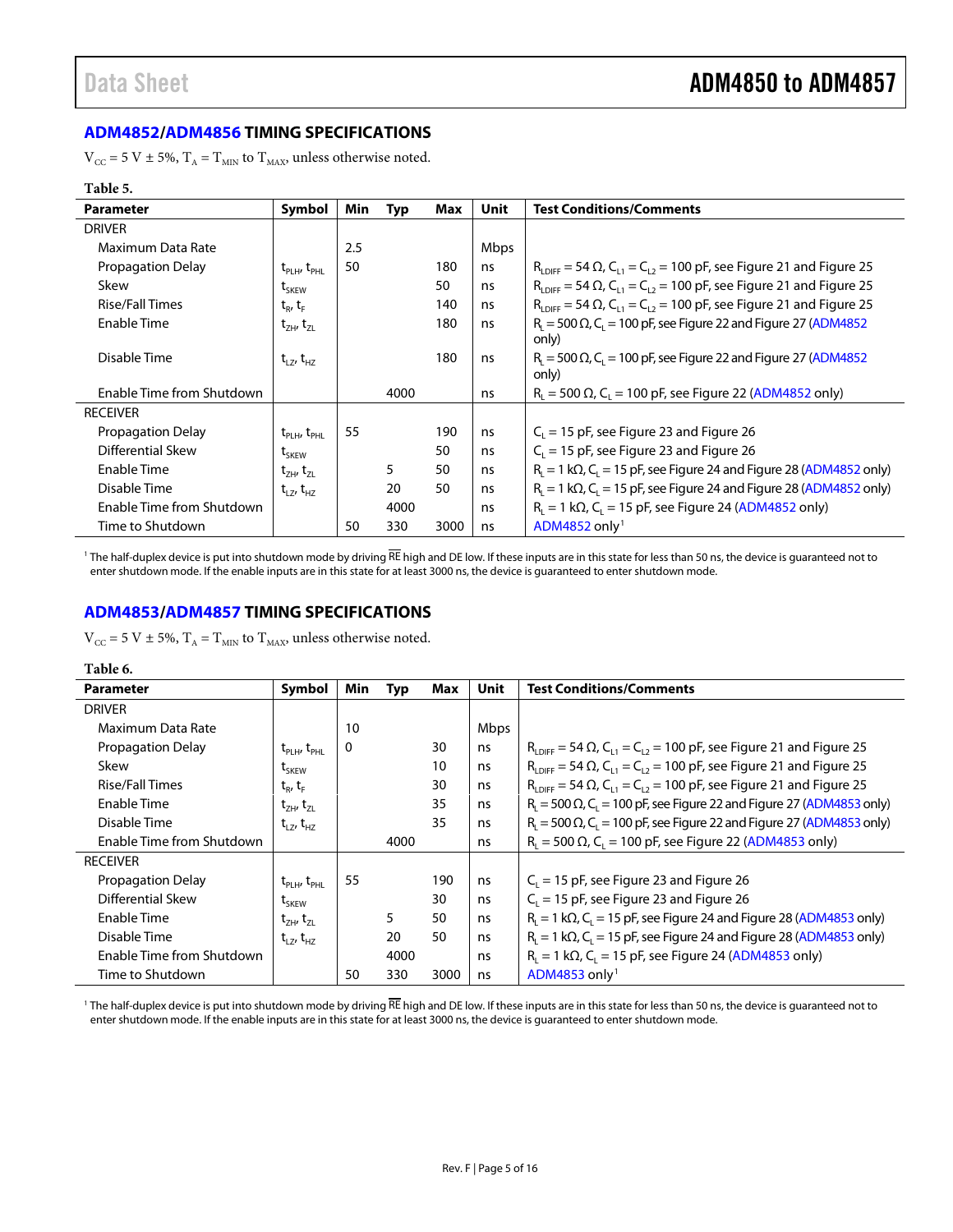# <span id="page-5-0"></span>ABSOLUTE MAXIMUM RATINGS

#### **Table 7.**

| <b>Parameter</b>                              | Rating                              |  |
|-----------------------------------------------|-------------------------------------|--|
| $V_{cc}$ to GND                               | 6 V                                 |  |
| Digital Input/Output Voltage (DE, RE, DI, RO) | $-0.3$ V to V <sub>cc</sub> + 0.3 V |  |
| Driver Output/Receiver Input Voltage          | $-9V$ to $+14V$                     |  |
| Operating Temperature Range                   | $-40^{\circ}$ C to $+85^{\circ}$ C  |  |
| Storage Temperature Range                     | $-65^{\circ}$ C to $+125^{\circ}$ C |  |
| $\theta_{14}$ Thermal Impedance               |                                     |  |
| 8-Lead SOIC                                   | 110°C/W                             |  |
| 8-Lead LFCSP                                  | $62^{\circ}$ C/W                    |  |
| 8-Lead MSOP                                   | 133.1°C/W                           |  |
| Lead Temperature                              |                                     |  |
| Soldering (10 sec)                            | 300°C                               |  |
| Vapor Phase (60 sec)                          | 215°C                               |  |
| Infrared (15 sec)                             | 220°C                               |  |

Stresses at or above those listed under Absolute Maximum Ratings may cause permanent damage to the product. This is a stress rating only; functional operation of the product at these or any other conditions above those indicated in the operational section of this specification is not implied. Operation beyond the maximum operating conditions for extended periods may affect product reliability.

### <span id="page-5-1"></span>**ESD CAUTION**



ESD (electrostatic discharge) sensitive device. Charged devices and circuit boards can discharge without detection. Although this product features patented or proprietary protection circuitry, damage may occur on devices subjected to high energy ESD. Therefore, proper ESD precautions should be taken to avoid performance degradation or loss of functionality.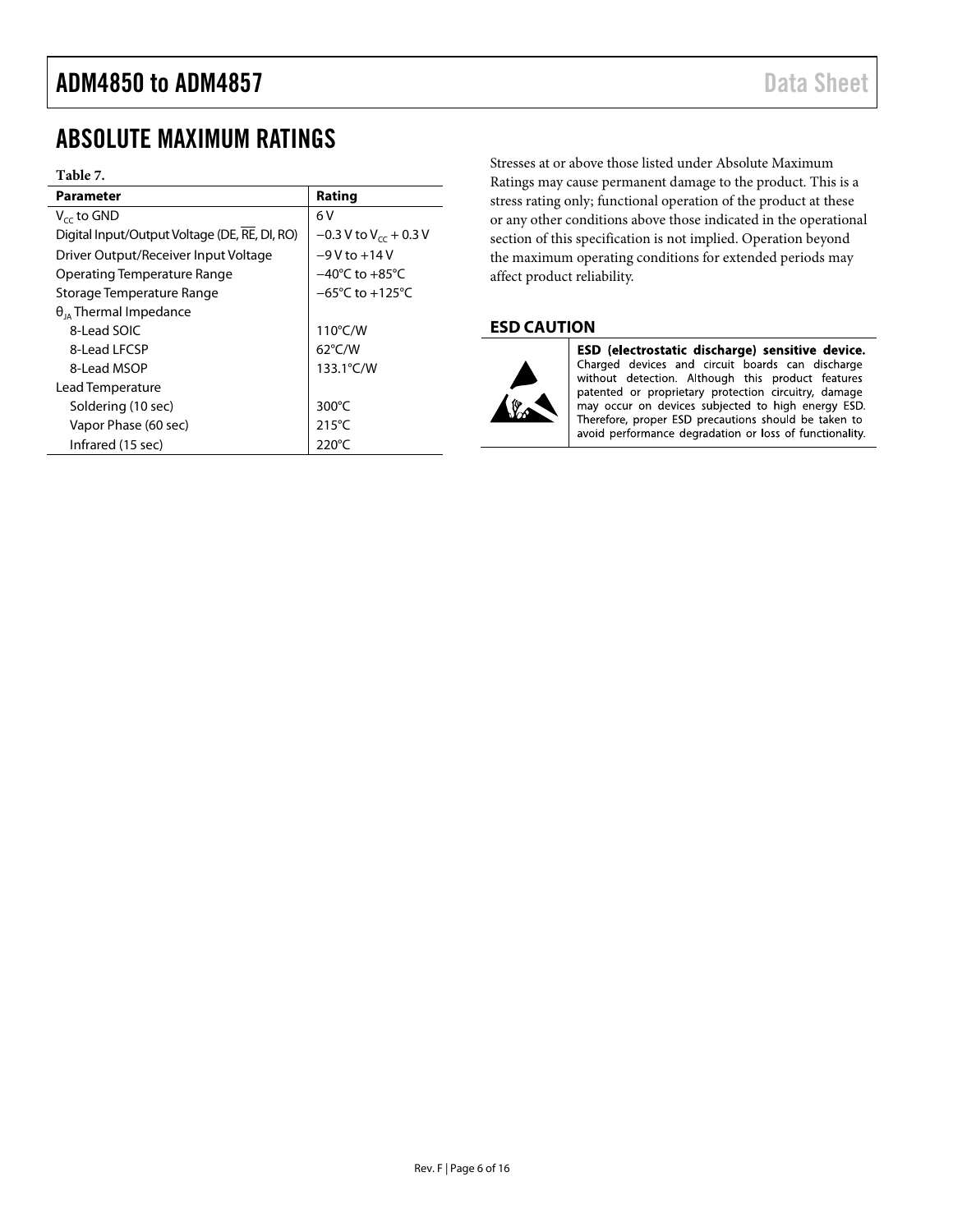# <span id="page-6-0"></span>PIN CONFIGURATIONS AND FUNCTION DESCRIPTIONS





*Figure 3[. ADM4850,](http://www.analog.com/ADM4850?doc=ADM4850_4851_4852_4853_4854_4855_4856_4857.pdf) 8-Lead MSOP, Pin Configuration Figure 4[. ADM4850/](http://www.analog.com/ADM4850?doc=ADM4850_4851_4852_4853_4854_4855_4856_4857.pdf)[ADM4851](http://www.analog.com/ADM4851?doc=ADM4850_4851_4852_4853_4854_4855_4856_4857.pdf)[/ADM4852](http://www.analog.com/ADM4852?doc=ADM4850_4851_4852_4853_4854_4855_4856_4857.pdf)[/ADM4853,](http://www.analog.com/ADM4853?doc=ADM4850_4851_4852_4853_4854_4855_4856_4857.pdf) 8-Lead SOIC, Pin Configuration*

| Table 6. ADIN+630/ADIN+631/ADIN+632/ADIN+633, 6-Leau MSOF and 6-Leau SOTC, F111 Function Descriptions |                 |                                                                                                                                                                                      |  |  |
|-------------------------------------------------------------------------------------------------------|-----------------|--------------------------------------------------------------------------------------------------------------------------------------------------------------------------------------|--|--|
| Pin No.                                                                                               | <b>Mnemonic</b> | <b>Description</b>                                                                                                                                                                   |  |  |
|                                                                                                       | RO.             | Receiver Output. When RO is enabled and $(A - B) \ge -30$ mV, RO is high. When RO is enabled and $(A - B) \le -200$ mV,<br>RO is low.                                                |  |  |
|                                                                                                       | <b>RE</b>       | Receiver Output Enable. A low level on RE enables the receiver output (RO). A high level on RE places RO into a high<br>impedance state.                                             |  |  |
|                                                                                                       | DE              | Driver Output Enable. A high level on DE enables the driver differential outputs (A and B). A low level on DE places<br>the driver differential outputs into a high impedance state. |  |  |
|                                                                                                       | DI              | Driver Input. When the driver is enabled, a logic low on DI forces A low and B high, whereas a logic high on DI<br>forces A high and B low.                                          |  |  |
|                                                                                                       | <b>GND</b>      | Ground.                                                                                                                                                                              |  |  |
| 6                                                                                                     | A               | Noninverting Receiver Input A/Noninverting Driver Output A.                                                                                                                          |  |  |
|                                                                                                       | B               | Inverting Receiver Input B/Inverting Driver Output B.                                                                                                                                |  |  |
| 8                                                                                                     | $V_{cc}$        | 5 V Power Supply.                                                                                                                                                                    |  |  |

**Table 8[. ADM4850/](http://www.analog.com/ADM4850?doc=ADM4850_4851_4852_4853_4854_4855_4856_4857.pdf)[ADM4851/](http://www.analog.com/ADM4851?doc=ADM4850_4851_4852_4853_4854_4855_4856_4857.pdf)[ADM4852/](http://www.analog.com/ADM4852?doc=ADM4850_4851_4852_4853_4854_4855_4856_4857.pdf)[ADM4853,](http://www.analog.com/ADM4853?doc=ADM4850_4851_4852_4853_4854_4855_4856_4857.pdf) 8-Lead MSOP and 8-Lead SOIC, Pin Function Descriptions**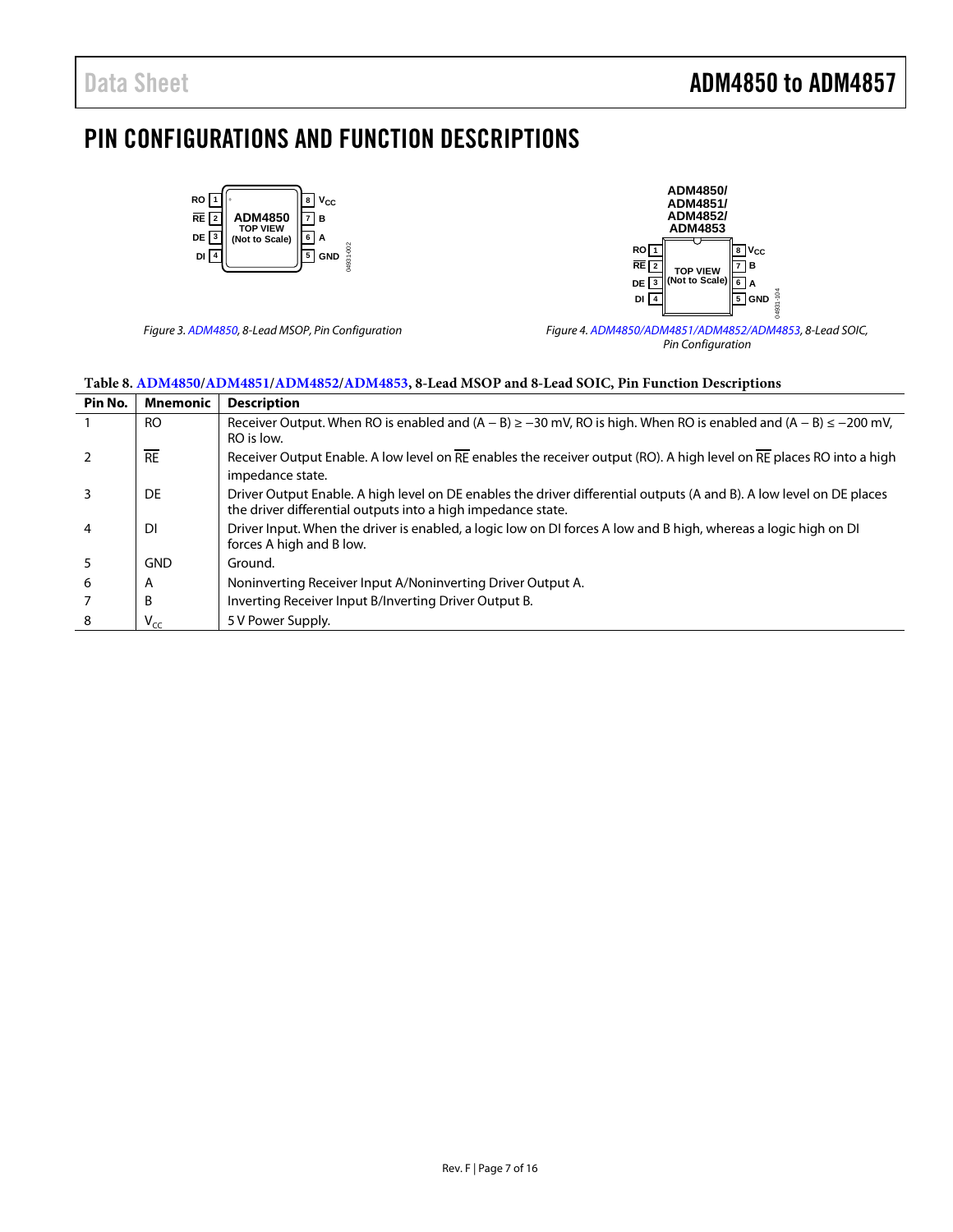#### **ADM4850/ADM4852/ADM4853**



#### **Table 9[. ADM4850/](http://www.analog.com/ADM4850?doc=ADM4850_4851_4852_4853_4854_4855_4856_4857.pdf)[ADM4852/](http://www.analog.com/ADM4852?doc=ADM4850_4851_4852_4853_4854_4855_4856_4857.pdf)[ADM4853,](http://www.analog.com/ADM4853?doc=ADM4850_4851_4852_4853_4854_4855_4856_4857.pdf) 8-Lead LFCSP, Pin Function Descriptions**

| Pin No.        | Mnemonic        | <b>Description</b>                                                                                                      |
|----------------|-----------------|-------------------------------------------------------------------------------------------------------------------------|
|                | RO.             | Receiver Output. When RO is enabled and $(A - B) \ge -30$ mV, RO is high. When RO is enabled and $(A - B) \le -200$ mV, |
|                |                 | RO is low.                                                                                                              |
| <sup>2</sup>   | $\overline{RE}$ | Receiver Output Enable. A low level on RE enables the receiver output (RO). A high level on RE places RO into a high    |
|                |                 | impedance state.                                                                                                        |
| $\overline{3}$ | DE              | Driver Output Enable. A high level on DE enables the driver differential outputs (A and B). A low level places the      |
|                |                 | driver differential outputs into a high impedance state.                                                                |
| $\overline{4}$ | <b>DI</b>       | Driver Input. When the driver is enabled, a logic low on DI forces A low and B high, whereas a logic high on DI         |
|                |                 | forces A high and B low.                                                                                                |
| 5              | <b>GND</b>      | Ground.                                                                                                                 |
| 6              | A               | Noninverting Receiver Input A/Noninverting Driver Output A.                                                             |
| $\overline{7}$ | B               | Inverting Receiver Input B/Inverting Driver Output B.                                                                   |
| 8              | $V_{CC}$        | 5 V Power Supply.                                                                                                       |
|                | EPAD            | Exposed Pad. The exposed paddle on the underside of the package must be soldered to the ground plane to                 |
|                |                 | increase the reliability of the solder joints and to maximize the thermal capability of the package.                    |



*Figure 6[. ADM4854](http://www.analog.com/ADM4854?doc=ADM4850_4851_4852_4853_4854_4855_4856_4857.pdf)[/ADM4855/](http://www.analog.com/ADM4855?doc=ADM4850_4851_4852_4853_4854_4855_4856_4857.pdf)[ADM4856/](http://www.analog.com/ADM4856?doc=ADM4850_4851_4852_4853_4854_4855_4856_4857.pdf)[ADM4857,](http://www.analog.com/ADM4857?doc=ADM4850_4851_4852_4853_4854_4855_4856_4857.pdf) 8-Lead SOIC, Pin Configuration*

#### **Table 10[. ADM4854/](http://www.analog.com/ADM4854?doc=ADM4850_4851_4852_4853_4854_4855_4856_4857.pdf)[ADM4855/](http://www.analog.com/ADM4855?doc=ADM4850_4851_4852_4853_4854_4855_4856_4857.pdf)[ADM4856](http://www.analog.com/ADM4856?doc=ADM4850_4851_4852_4853_4854_4855_4856_4857.pdf)[/ADM4857,](http://www.analog.com/ADM4857?doc=ADM4850_4851_4852_4853_4854_4855_4856_4857.pdf) 8-Lead SOIC, Pin Function Descriptions**

| Pin No. | <b>Mnemonic</b> | <b>Description</b>                                                                                                                          |
|---------|-----------------|---------------------------------------------------------------------------------------------------------------------------------------------|
|         | $V_{CC}$        | 5 V Power Supply.                                                                                                                           |
|         | <b>RO</b>       | Receiver Output. When RO is enabled and $(A - B) \ge -30$ mV, RO is high. When RO is enabled and $(A - B) \le -200$ mV,<br>RO is low.       |
|         | DI              | Driver Input. When the driver is enabled, a logic low on DI forces Y low and Z high, whereas a logic high on DI forces<br>Y high and Z low. |
| 4       | <b>GND</b>      | Ground.                                                                                                                                     |
|         | Υ               | Noninverting Driver Output.                                                                                                                 |
| 6       | Z               | Inverting Driver Output.                                                                                                                    |
|         | B               | Inverting Receiver Input.                                                                                                                   |
| 8       | A               | Noninverting Receiver Input.                                                                                                                |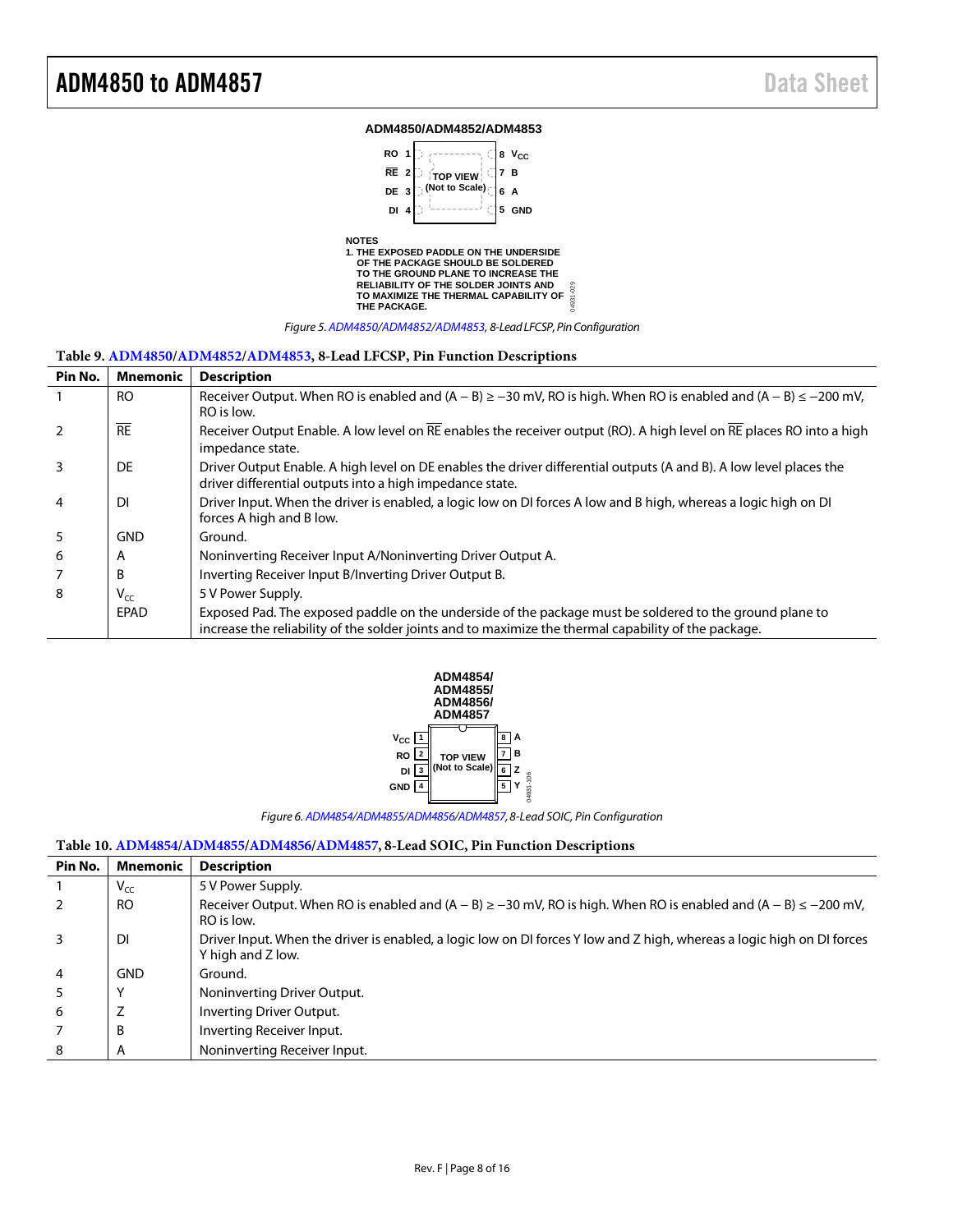# <span id="page-8-0"></span>TYPICAL PERFORMANCE CHARACTERISTICS



*Figure 7. Unloaded Supply Current vs. Temperature [\(ADM4850/](http://www.analog.com/ADM4850?doc=ADM4850_4851_4852_4853_4854_4855_4856_4857.pdf)[ADM4853\)](http://www.analog.com/ADM4853?doc=ADM4850_4851_4852_4853_4854_4855_4856_4857.pdf)* 



*Figure 8. Receiver Output Current vs. Receiver Output Low Voltage*



*Figure 9. Receiver Output Current vs. Receiver Output High Voltage*



*Figure 10. Receiver Output Low Voltage vs. Temperature*







*Figure 12. Driver Output Current vs. Differential Output Voltage*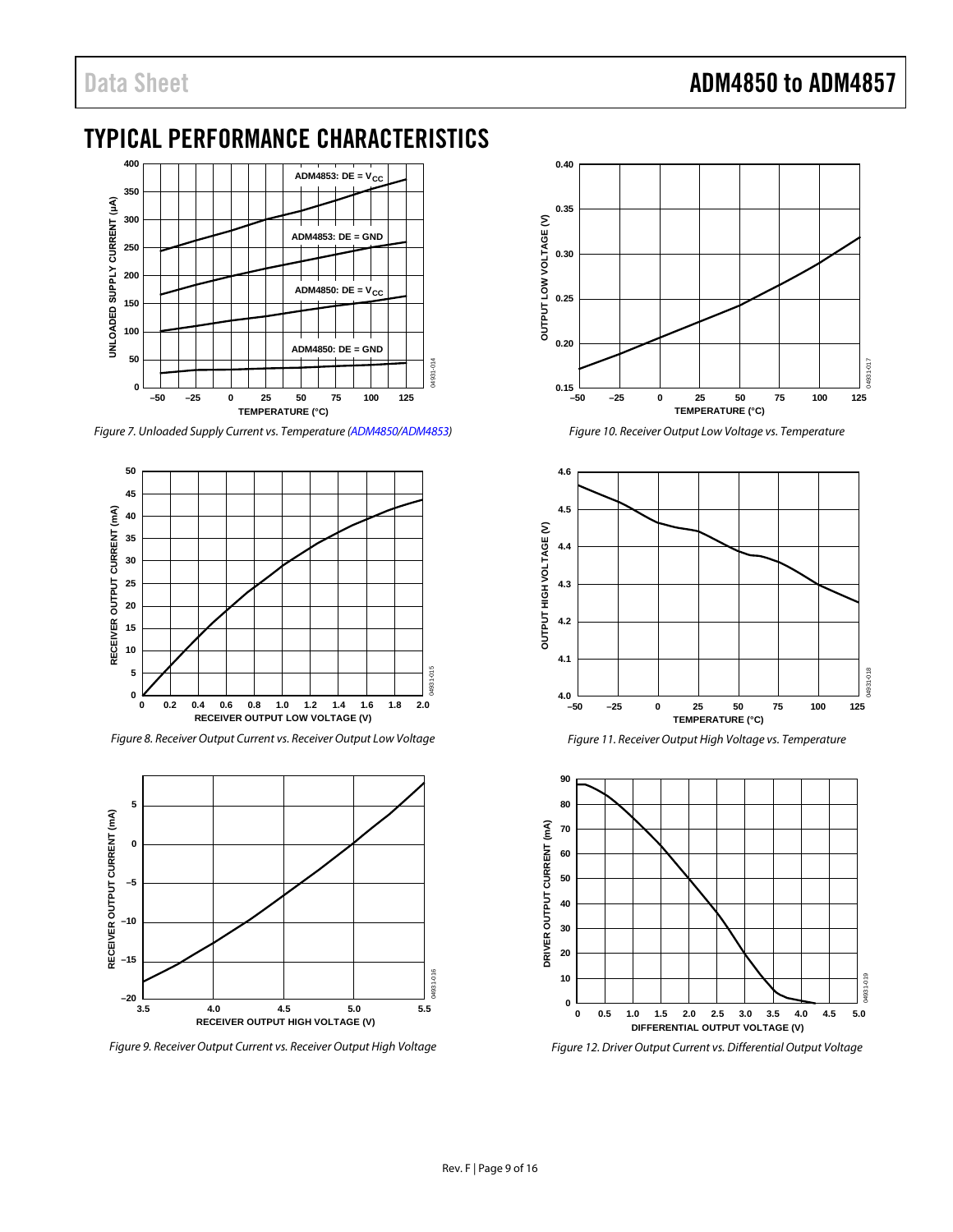# ADM4850 to ADM4857 Data Sheet





*Figure 14. Output Current vs. Driver Output High Voltage*



*Figure 15. Driver Propagation Delay vs. Temperature [\(ADM4853](http://www.analog.com/ADM4853?doc=ADM4850_4851_4852_4853_4854_4855_4856_4857.pdf)[/ADM4855\)](http://www.analog.com/ADM4855?doc=ADM4850_4851_4852_4853_4854_4855_4856_4857.pdf)* 



*Figure 16. Receiver Propagation Delay vs. Temperature [\(ADM4853](http://www.analog.com/ADM4853?doc=ADM4850_4851_4852_4853_4854_4855_4856_4857.pdf)[/ADM4855\)](http://www.analog.com/ADM4855?doc=ADM4850_4851_4852_4853_4854_4855_4856_4857.pdf)* 



*Figure 17. Driver/Receiver Propagation Delay [\(ADM4855,](http://www.analog.com/ADM4855?doc=ADM4850_4851_4852_4853_4854_4855_4856_4857.pdf) 500 kbps)*



*Figure 18. Driver/Receiver Propagation Delay [\(ADM4857,](http://www.analog.com/ADM4857?doc=ADM4850_4851_4852_4853_4854_4855_4856_4857.pdf) 4 Mbps)*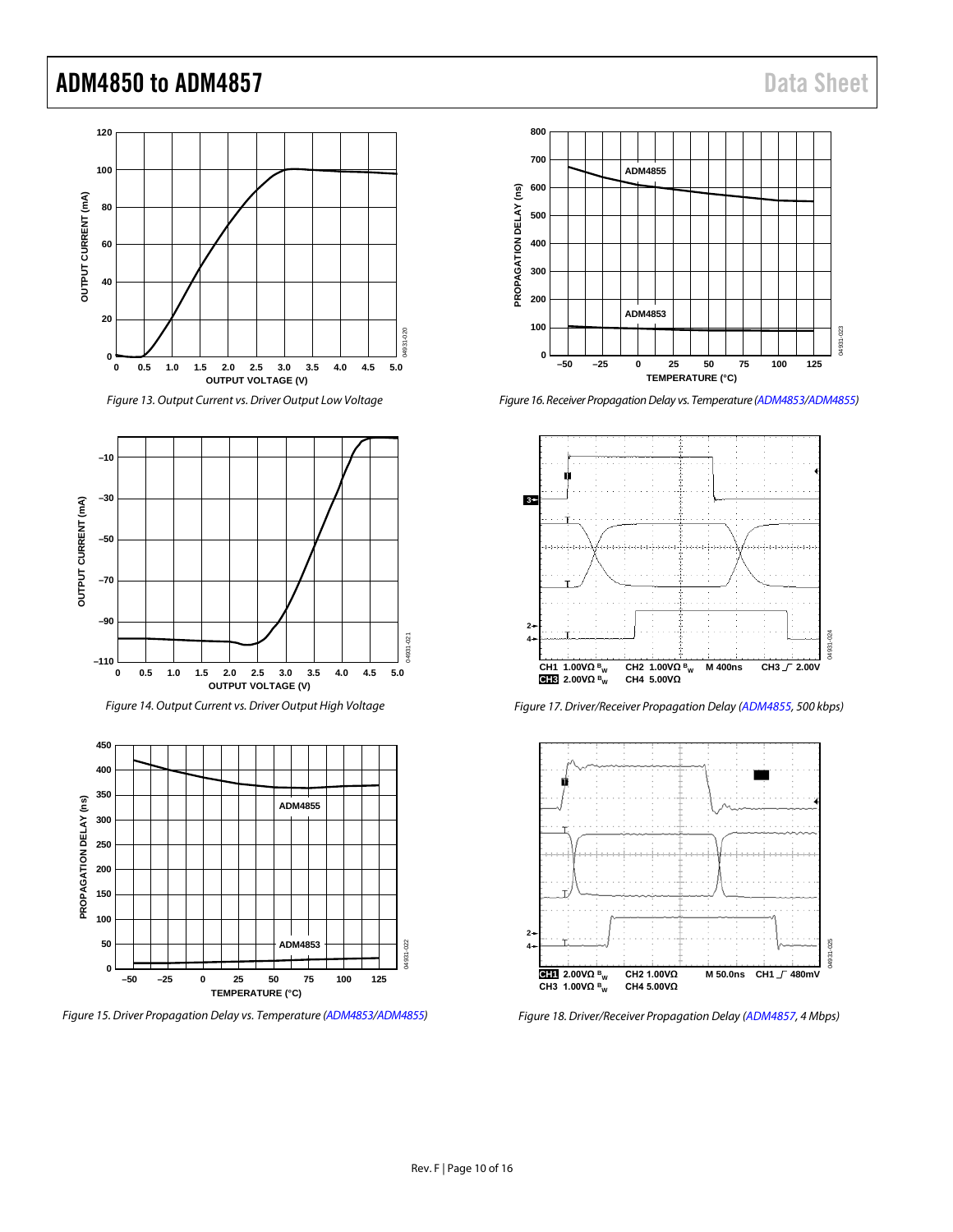# Data Sheet **ADM4850 to ADM4857**

# <span id="page-10-0"></span>TEST CIRCUITS



*Figure 19. Driver Voltage Measurement*

<span id="page-10-1"></span>

<span id="page-10-2"></span>*Figure 20. Driver Voltage Measurement over Common-Mode Voltage Range*



<span id="page-10-3"></span>*Figure 21. Driver Propagation Delay* 



<span id="page-10-4"></span>*Figure 22. Driver Enable/Disable [\(ADM4850/](http://www.analog.com/ADM4850?doc=ADM4850_4851_4852_4853_4854_4855_4856_4857.pdf)[ADM4852](http://www.analog.com/ADM4852?doc=ADM4850_4851_4852_4853_4854_4855_4856_4857.pdf)[/ADM4853\)](http://www.analog.com/ADM4853?doc=ADM4850_4851_4852_4853_4854_4855_4856_4857.pdf)* 



*Figure 23. Receiver Propagation Delay* 

<span id="page-10-5"></span>

<span id="page-10-6"></span>*Figure 24. Receiver Enable/Disable [\(ADM4850/](http://www.analog.com/ADM4850?doc=ADM4850_4851_4852_4853_4854_4855_4856_4857.pdf)[ADM4852/](http://www.analog.com/ADM4852?doc=ADM4850_4851_4852_4853_4854_4855_4856_4857.pdf)[ADM4853\)](http://www.analog.com/ADM4853?doc=ADM4850_4851_4852_4853_4854_4855_4856_4857.pdf)*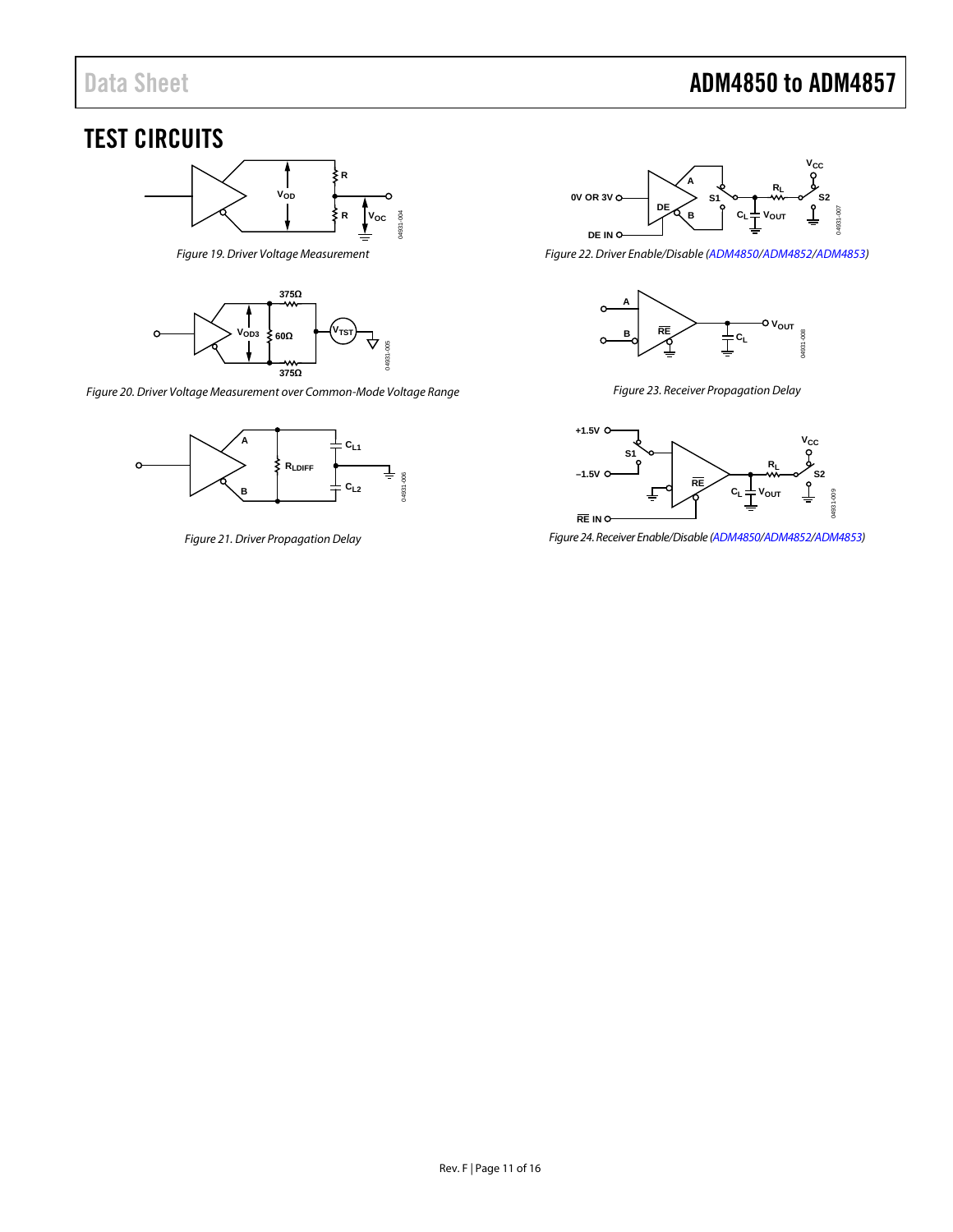# <span id="page-11-0"></span>SWITCHING CHARACTERISTICS



*Figure 25. Driver Propagation Delay, Rise/Fall Timing*

<span id="page-11-1"></span>

<span id="page-11-3"></span>*Figure 26. Receiver Propagation Delay*



*Figure 27. Driver Enable/Disable Timing*

<span id="page-11-2"></span>

<span id="page-11-4"></span>*Figure 28. Receiver Enable/Disable Timing*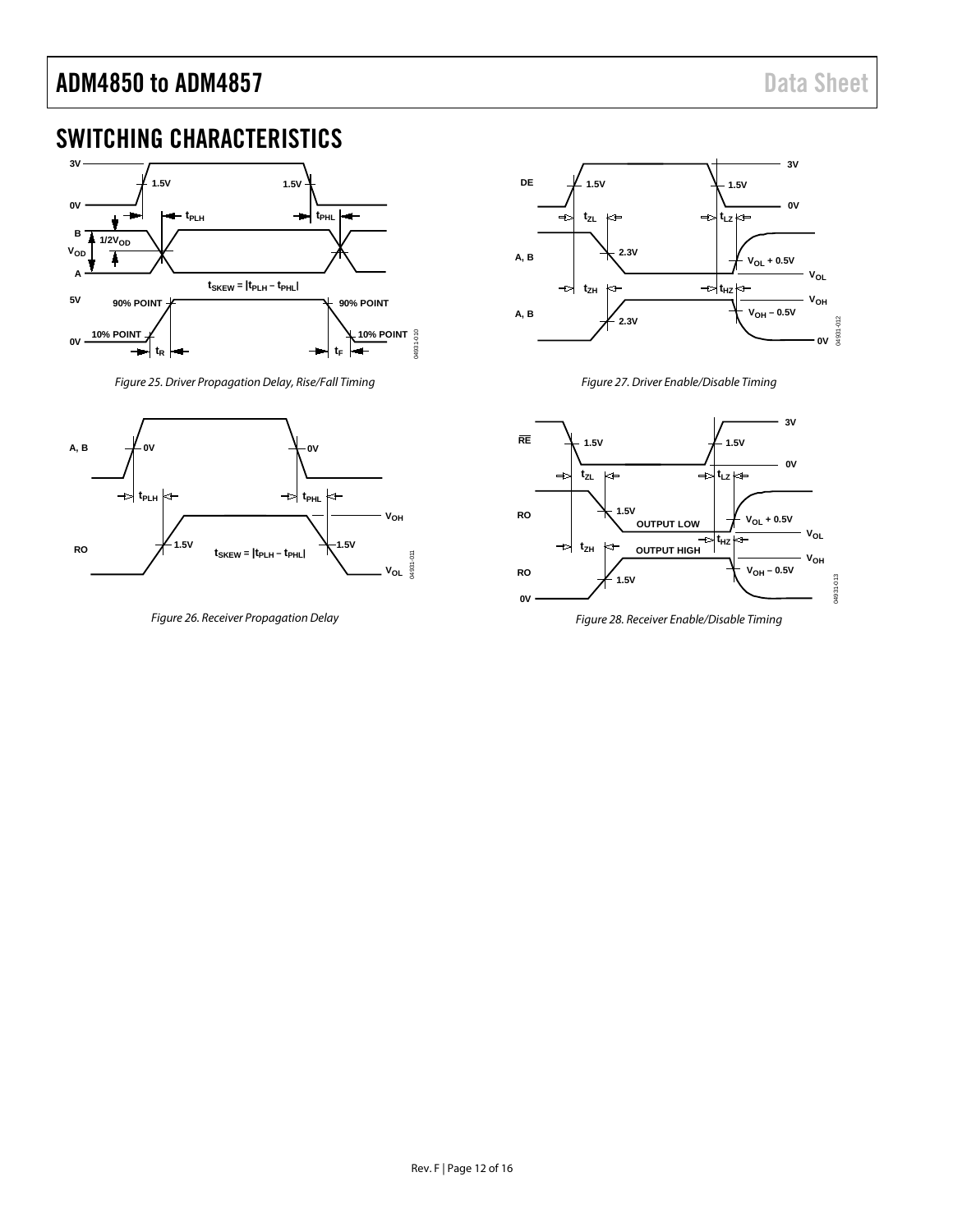04931-026

# <span id="page-12-0"></span>THEORY OF OPERATION

The [ADM4850](http://www.analog.com/ADM4850?doc=ADM4850_4851_4852_4853_4854_4855_4856_4857.pdf)[/ADM4851](http://www.analog.com/ADM4851?doc=ADM4850_4851_4852_4853_4854_4855_4856_4857.pdf)[/ADM4852/](http://www.analog.com/ADM4852?doc=ADM4850_4851_4852_4853_4854_4855_4856_4857.pdf)[ADM4853/](http://www.analog.com/ADM4853?doc=ADM4850_4851_4852_4853_4854_4855_4856_4857.pdf)[ADM4854/](http://www.analog.com/ADM4854?doc=ADM4850_4851_4852_4853_4854_4855_4856_4857.pdf)

[ADM4855](http://www.analog.com/ADM4855?doc=ADM4850_4851_4852_4853_4854_4855_4856_4857.pdf)[/ADM4856/](http://www.analog.com/ADM4856?doc=ADM4850_4851_4852_4853_4854_4855_4856_4857.pdf)[ADM4857](http://www.analog.com/ADM4857?doc=ADM4850_4851_4852_4853_4854_4855_4856_4857.pdf) are high speed RS-485/RS-422 transceivers offering enhanced performance over industrystandard devices. All devices in the family contain one driver and one receiver but offer a choice of performance options. The devices feature true fail-safe operation, which guarantees a logic high receiver output when the receiver inputs are open circuit or short-circuit, or when they are connected to a terminated transmission line with all drivers disabled (see the [Fail-Safe](#page-13-3)  [Operation](#page-13-3) section).

# <span id="page-12-1"></span>**SLEW RATE CONTROL**

The [ADM4850](http://www.analog.com/ADM4850?doc=ADM4850_4851_4852_4853_4854_4855_4856_4857.pdf) and [ADM4854](http://www.analog.com/ADM4854?doc=ADM4850_4851_4852_4853_4854_4855_4856_4857.pdf) feature a controlled slew rate driver that minimizes EMI and reduces reflections caused by incorrectly terminated cables, allowing error free data transmission rates up to 115 kbps. The [ADM4851](http://www.analog.com/ADM4851?doc=ADM4850_4851_4852_4853_4854_4855_4856_4857.pdf) an[d ADM4855](http://www.analog.com/ADM4855?doc=ADM4850_4851_4852_4853_4854_4855_4856_4857.pdf) offer a higher limit on driver output slew rate, allowing data transmission rates up to 500 kbps. The driver slew rates of th[e ADM4852/](http://www.analog.com/ADM4852?doc=ADM4850_4851_4852_4853_4854_4855_4856_4857.pdf) [ADM4856](http://www.analog.com/ADM4856?doc=ADM4850_4851_4852_4853_4854_4855_4856_4857.pdf) and the [ADM4853/](http://www.analog.com/ADM4853?doc=ADM4850_4851_4852_4853_4854_4855_4856_4857.pdf)[ADM4857](http://www.analog.com/ADM4857?doc=ADM4850_4851_4852_4853_4854_4855_4856_4857.pdf) are not limited, offering data transmission rates up to 2.5 Mbps and 10 Mbps, respectively.

# <span id="page-12-2"></span>**RECEIVER INPUT FILTERING**

The receivers of all the devices incorporate input hysteresis. In addition, the receivers of the 115 kbp[s ADM4850](http://www.analog.com/ADM4850?doc=ADM4850_4851_4852_4853_4854_4855_4856_4857.pdf) an[d ADM4854](http://www.analog.com/ADM4854?doc=ADM4850_4851_4852_4853_4854_4855_4856_4857.pdf) and the 500 kbp[s ADM4851](http://www.analog.com/ADM4851?doc=ADM4850_4851_4852_4853_4854_4855_4856_4857.pdf) and [ADM4855](http://www.analog.com/ADM4855?doc=ADM4850_4851_4852_4853_4854_4855_4856_4857.pdf) incorporate input filtering, which enhances noise immunity with differential signals that have very slow rise and fall times. However, it causes the propagation delay to increase by 20%.

# <span id="page-12-3"></span>**HALF-DUPLEX/FULL DUPLEX OPERATION**

Half-duplex operation implies that the transceiver can transmit and receive, but it can do only one of these at any given time. However, with full duplex operation, the transceiver can transmit and receive simultaneously. Th[e ADM4850](http://www.analog.com/ADM4850?doc=ADM4850_4851_4852_4853_4854_4855_4856_4857.pdf)[/ADM4851/](http://www.analog.com/ADM4851?doc=ADM4850_4851_4852_4853_4854_4855_4856_4857.pdf)[ADM4852/](http://www.analog.com/ADM4852?doc=ADM4850_4851_4852_4853_4854_4855_4856_4857.pdf) [ADM4853](http://www.analog.com/ADM4853?doc=ADM4850_4851_4852_4853_4854_4855_4856_4857.pdf) are half-duplex devices in which the driver and the receiver share differential bus terminals. The [ADM4854/](http://www.analog.com/ADM4854?doc=ADM4850_4851_4852_4853_4854_4855_4856_4857.pdf) [ADM4855](http://www.analog.com/ADM4855?doc=ADM4850_4851_4852_4853_4854_4855_4856_4857.pdf)[/ADM4856/](http://www.analog.com/ADM4856?doc=ADM4850_4851_4852_4853_4854_4855_4856_4857.pdf)[ADM4857](http://www.analog.com/ADM4857?doc=ADM4850_4851_4852_4853_4854_4855_4856_4857.pdf) are full duplex devices that have dedicated driver output and receiver input pins. [Figure 29](#page-12-4) an[d Figure 30](#page-12-5) show typical half-duplex and full duplex topologies.



<span id="page-12-4"></span>

**NOTES 1. THE ADM4851 IS A HALF-DUPLEX RS-485 TRANSCEIVER, BUT IT DOES NOT HAVE THE DRIVER ENABLE (DE) AND THE RECEIVER ENABLE (RE) PINS.**

*Figure 29. Typical Half-Duplex RS-485 Network Topology* 

<span id="page-12-5"></span>

*Figure 30. Typical Full Duplex Point-to-Point RS-485 Network Topology*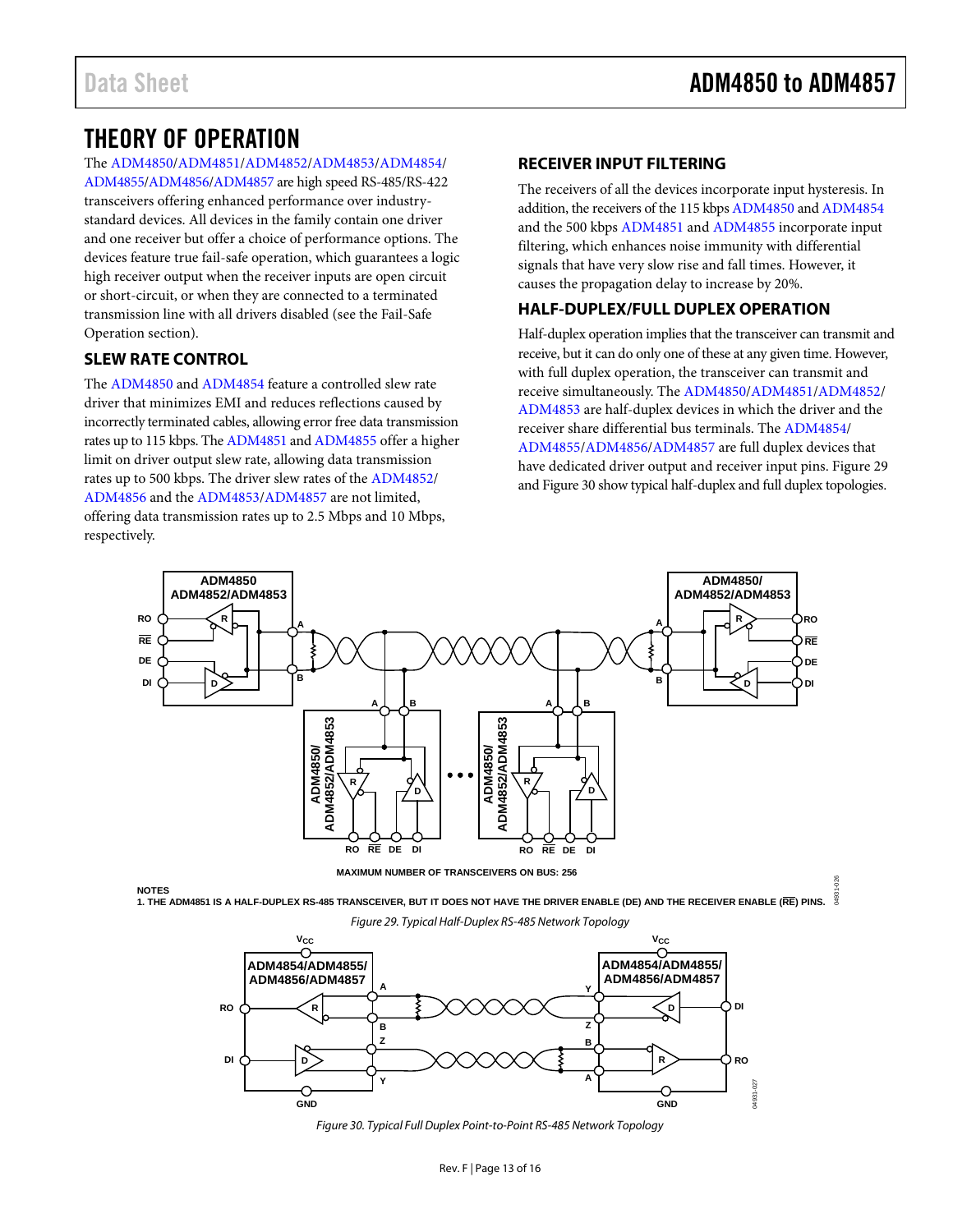### <span id="page-13-0"></span>**HIGH RECEIVER INPUT IMPEDANCE**

The input impedance of the [ADM4850/](http://www.analog.com/ADM4850?doc=ADM4850_4851_4852_4853_4854_4855_4856_4857.pdf)[ADM4851](http://www.analog.com/ADM4851?doc=ADM4850_4851_4852_4853_4854_4855_4856_4857.pdf)[/ADM4852/](http://www.analog.com/ADM4852?doc=ADM4850_4851_4852_4853_4854_4855_4856_4857.pdf) [ADM4853](http://www.analog.com/ADM4853?doc=ADM4850_4851_4852_4853_4854_4855_4856_4857.pdf)[/ADM4854/](http://www.analog.com/ADM4854?doc=ADM4850_4851_4852_4853_4854_4855_4856_4857.pdf)[ADM4855](http://www.analog.com/ADM4855?doc=ADM4850_4851_4852_4853_4854_4855_4856_4857.pdf)[/ADM4856](http://www.analog.com/ADM4856?doc=ADM4850_4851_4852_4853_4854_4855_4856_4857.pdf)[/ADM4857](http://www.analog.com/ADM4857?doc=ADM4850_4851_4852_4853_4854_4855_4856_4857.pdf) receivers is 96 kΩ, which is eight times higher than the standard RS-485 unit load of 12 kΩ. This 96 kΩ impedance enables a standard driver to drive 32 unit loads or to be connected to 256 [ADM4850/](http://www.analog.com/ADM4850?doc=ADM4850_4851_4852_4853_4854_4855_4856_4857.pdf) [ADM4851](http://www.analog.com/ADM4851?doc=ADM4850_4851_4852_4853_4854_4855_4856_4857.pdf)[/ADM4852/](http://www.analog.com/ADM4852?doc=ADM4850_4851_4852_4853_4854_4855_4856_4857.pdf)[ADM4853/](http://www.analog.com/ADM4853?doc=ADM4850_4851_4852_4853_4854_4855_4856_4857.pdf)[ADM4854/](http://www.analog.com/ADM4854?doc=ADM4850_4851_4852_4853_4854_4855_4856_4857.pdf)[ADM4855/](http://www.analog.com/ADM4855?doc=ADM4850_4851_4852_4853_4854_4855_4856_4857.pdf) [ADM4856](http://www.analog.com/ADM4856?doc=ADM4850_4851_4852_4853_4854_4855_4856_4857.pdf)[/ADM4857](http://www.analog.com/ADM4857?doc=ADM4850_4851_4852_4853_4854_4855_4856_4857.pdf) receivers. An RS-485 bus, driven by a single standard driver, can be connected to a combination of [ADM4850](http://www.analog.com/ADM4850?doc=ADM4850_4851_4852_4853_4854_4855_4856_4857.pdf)[/ADM4851/](http://www.analog.com/ADM4851?doc=ADM4850_4851_4852_4853_4854_4855_4856_4857.pdf)[ADM4852/](http://www.analog.com/ADM4852?doc=ADM4850_4851_4852_4853_4854_4855_4856_4857.pdf)[ADM4853/](http://www.analog.com/ADM4853?doc=ADM4850_4851_4852_4853_4854_4855_4856_4857.pdf)[ADM4854/](http://www.analog.com/ADM4854?doc=ADM4850_4851_4852_4853_4854_4855_4856_4857.pdf) [ADM4855](http://www.analog.com/ADM4855?doc=ADM4850_4851_4852_4853_4854_4855_4856_4857.pdf)[/ADM4856/](http://www.analog.com/ADM4856?doc=ADM4850_4851_4852_4853_4854_4855_4856_4857.pdf)[ADM4857](http://www.analog.com/ADM4857?doc=ADM4850_4851_4852_4853_4854_4855_4856_4857.pdf) devices and standard unit load receivers, up to an equivalent of 32 standard unit loads.

# <span id="page-13-1"></span>**THREE-STATE BUS CONNECTION**

The half-duplex devices [\(ADM4850](http://www.analog.com/ADM4850?doc=ADM4850_4851_4852_4853_4854_4855_4856_4857.pdf)[/ADM4852](http://www.analog.com/ADM4852?doc=ADM4850_4851_4852_4853_4854_4855_4856_4857.pdf)[/ADM4853\)](http://www.analog.com/ADM4853?doc=ADM4850_4851_4852_4853_4854_4855_4856_4857.pdf) have a driver enable pin (DE) that enables the driver outputs when taken high, or puts the driver outputs into a high impedance state when taken low. Similarly, the half-duplex devices have an active low receiver enable pin (RE). Taking this pin low enables the receiver, whereas taking it high puts the receiver outputs into a high impedance state, which allows several driver outputs to be connected to an RS-485 bus. Note that only one driver must be enabled at a time, but that many receivers can be enabled.

### <span id="page-13-2"></span>**SHUTDOWN MODE**

The [ADM4850](http://www.analog.com/ADM4850?doc=ADM4850_4851_4852_4853_4854_4855_4856_4857.pdf)[/ADM4852](http://www.analog.com/ADM4852?doc=ADM4850_4851_4852_4853_4854_4855_4856_4857.pdf)[/ADM4853](http://www.analog.com/ADM4853?doc=ADM4850_4851_4852_4853_4854_4855_4856_4857.pdf) have a low power shutdown mode, which is enabled by taking  $\overline{\text{RE}}$  high and  $\overline{\text{DE}}$ low. If shutdown mode is not used, the fact that DE is active high and RE is active low offers a convenient way of switching the device between transmit and receive by tying DE and RE together.

If DE is driven low and  $\overline{\text{RE}}$  is driven high for less than 50 ns, the devices are guaranteed not to enter shutdown mode. If DE is driven low and RE is driven high for at least 3000 ns, the devices are guaranteed to enter shutdown mode.

# <span id="page-13-3"></span>**FAIL-SAFE OPERATION**

#### The [ADM4850](http://www.analog.com/ADM4850?doc=ADM4850_4851_4852_4853_4854_4855_4856_4857.pdf)[/ADM4851](http://www.analog.com/ADM4851?doc=ADM4850_4851_4852_4853_4854_4855_4856_4857.pdf)[/ADM4852/](http://www.analog.com/ADM4852?doc=ADM4850_4851_4852_4853_4854_4855_4856_4857.pdf)[ADM4853/](http://www.analog.com/ADM4853?doc=ADM4850_4851_4852_4853_4854_4855_4856_4857.pdf)[ADM4854/](http://www.analog.com/ADM4854?doc=ADM4850_4851_4852_4853_4854_4855_4856_4857.pdf)

[ADM4855](http://www.analog.com/ADM4855?doc=ADM4850_4851_4852_4853_4854_4855_4856_4857.pdf)[/ADM4856/](http://www.analog.com/ADM4856?doc=ADM4850_4851_4852_4853_4854_4855_4856_4857.pdf)[ADM4857](http://www.analog.com/ADM4857?doc=ADM4850_4851_4852_4853_4854_4855_4856_4857.pdf) offer true fail-safe operation while remaining fully compliant with the ±200 mV EIA/TIA-485 standard. A logic high receiver output generates when the receiver inputs are shorted together or open circuit, or when they are connected to a terminated transmission line with all drivers disabled. This logic high is done by setting the receiver threshold between −30 mV and −200 mV. If the differential receiver input voltage  $(A - B)$  is greater than or equal to −30 mV, RO is logic high. If (A − B) is less than or equal to −200 mV, RO is logic low. In the case of a terminated bus with all transmitters disabled, the differential input voltage of the receiver is pulled to 0 V by the internal circuitry of the [ADM4850/](http://www.analog.com/ADM4850?doc=ADM4850_4851_4852_4853_4854_4855_4856_4857.pdf)[ADM4851/](http://www.analog.com/ADM4851?doc=ADM4850_4851_4852_4853_4854_4855_4856_4857.pdf)[ADM4852/](http://www.analog.com/ADM4852?doc=ADM4850_4851_4852_4853_4854_4855_4856_4857.pdf)[ADM4853](http://www.analog.com/ADM4853?doc=ADM4850_4851_4852_4853_4854_4855_4856_4857.pdf)[/ADM4854/](http://www.analog.com/ADM4854?doc=ADM4850_4851_4852_4853_4854_4855_4856_4857.pdf) [ADM4855](http://www.analog.com/ADM4855?doc=ADM4850_4851_4852_4853_4854_4855_4856_4857.pdf)[/ADM4856/](http://www.analog.com/ADM4856?doc=ADM4850_4851_4852_4853_4854_4855_4856_4857.pdf)[ADM4857,](http://www.analog.com/ADM4857?doc=ADM4850_4851_4852_4853_4854_4855_4856_4857.pdf) which results in a logic high with 30 mV minimum noise margin.

# <span id="page-13-4"></span>**CURRENT LIMIT AND THERMAL SHUTDOWN**

The [ADM4850](http://www.analog.com/ADM4850?doc=ADM4850_4851_4852_4853_4854_4855_4856_4857.pdf)[/ADM4851](http://www.analog.com/ADM4851?doc=ADM4850_4851_4852_4853_4854_4855_4856_4857.pdf)[/ADM4852/](http://www.analog.com/ADM4852?doc=ADM4850_4851_4852_4853_4854_4855_4856_4857.pdf)[ADM4853/](http://www.analog.com/ADM4853?doc=ADM4850_4851_4852_4853_4854_4855_4856_4857.pdf)[ADM4854/](http://www.analog.com/ADM4854?doc=ADM4850_4851_4852_4853_4854_4855_4856_4857.pdf) [ADM4855](http://www.analog.com/ADM4855?doc=ADM4850_4851_4852_4853_4854_4855_4856_4857.pdf)[/ADM4856/](http://www.analog.com/ADM4856?doc=ADM4850_4851_4852_4853_4854_4855_4856_4857.pdf)[ADM4857](http://www.analog.com/ADM4857?doc=ADM4850_4851_4852_4853_4854_4855_4856_4857.pdf) incorporate two protection mechanisms to guard the drivers against short circuits, bus contention, or other fault conditions. The first is a current limiting output stage, which protects the driver against short circuits over the entire common-mode voltage range by limiting the output current to approximately 70 mA. Under extreme fault conditions where the current limit is not effective, a thermal shutdown circuit puts the driver outputs into a high impedance state if the die temperature exceeds 150°C, and does not turn them back on until the temperature falls to 130°C.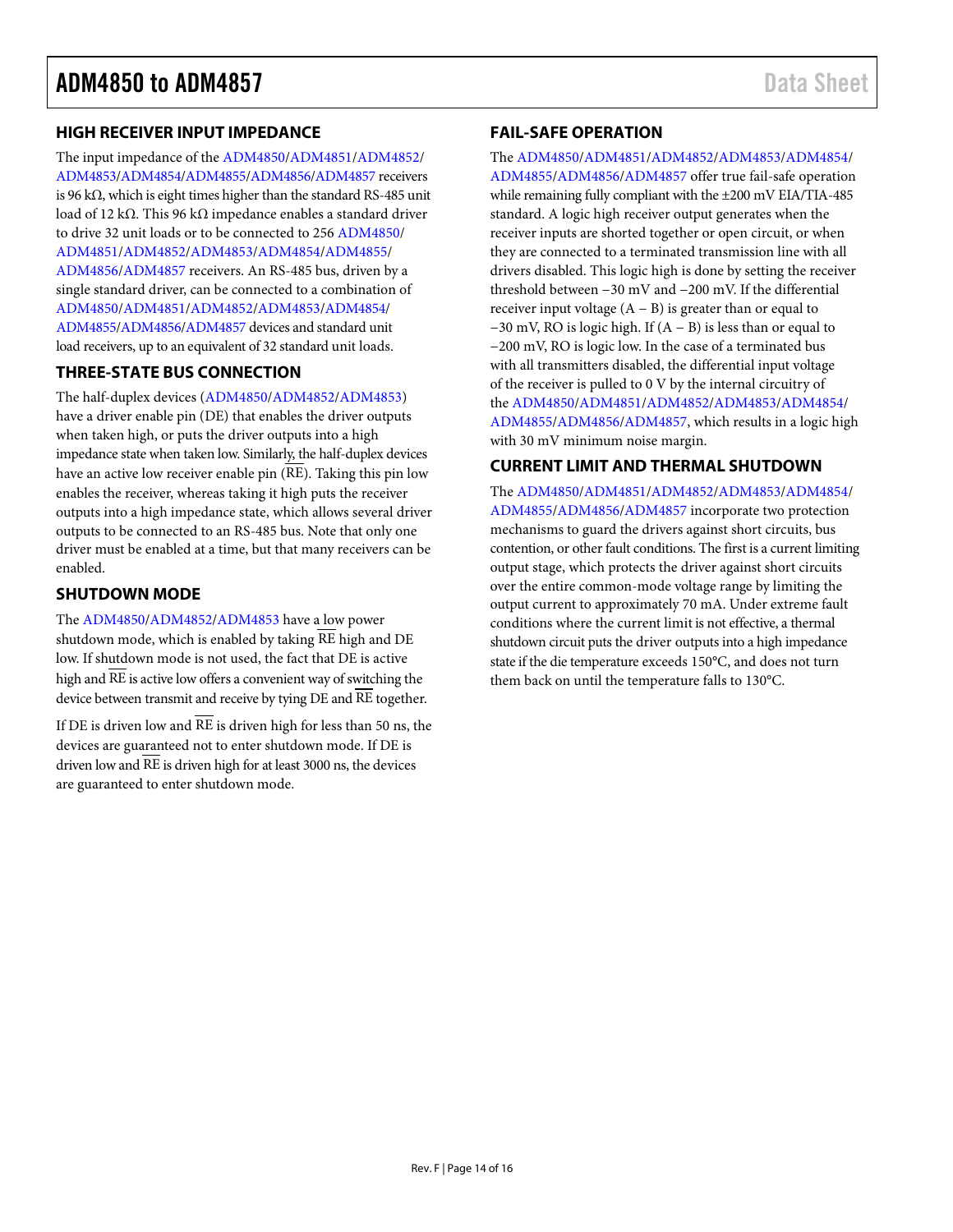<span id="page-14-0"></span>